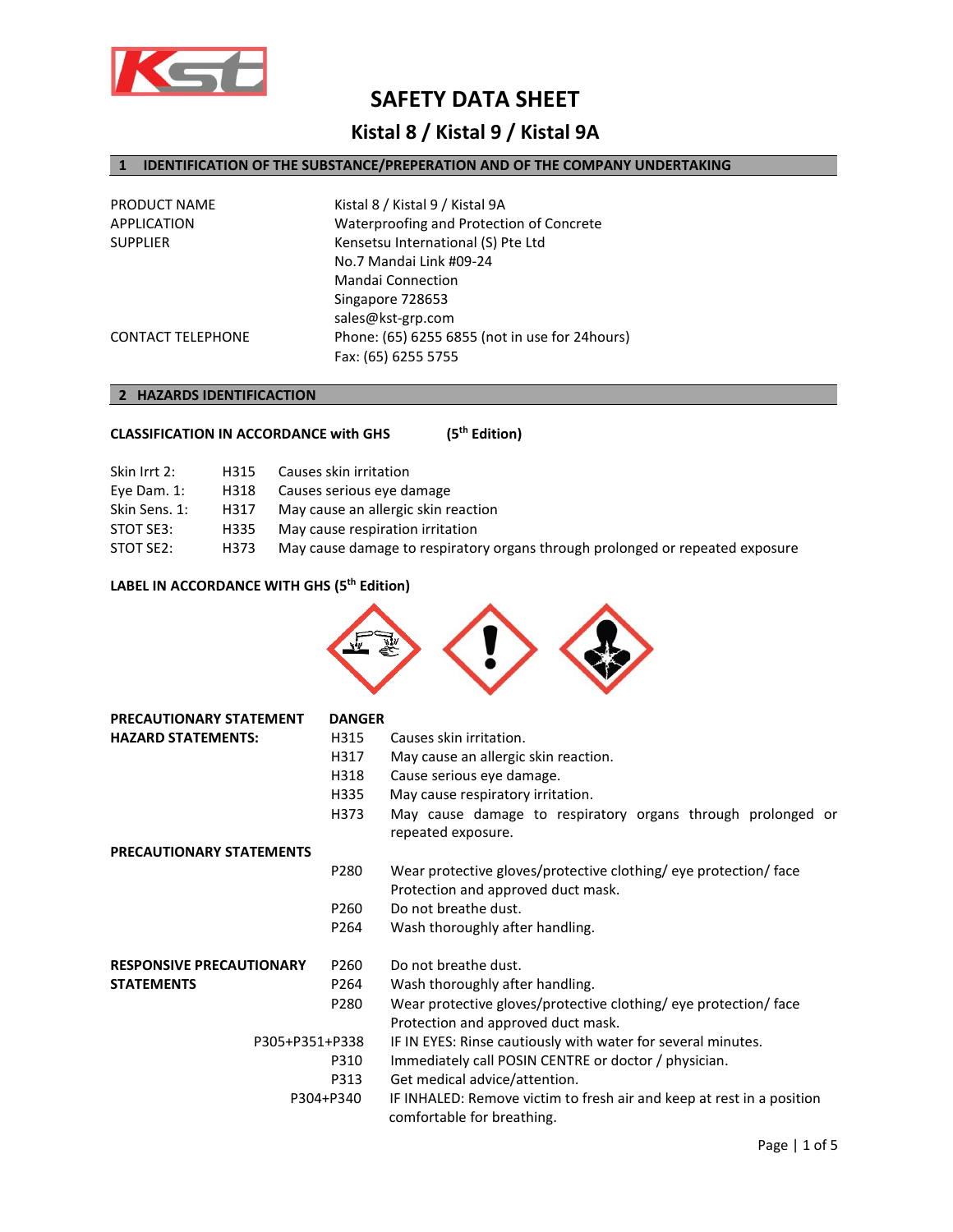

# **SAFETY DATA SHEET**

### **Kistal 8 / Kistal 9 / Kistal 9A**

#### **3 COMPOSITION/INFORMATION ON INGREDIENS**

| <b>Hazardous Ingredients</b> | %          | CAS. No.   | <b>Classification According to GHS (5th Edition)</b>                                   |
|------------------------------|------------|------------|----------------------------------------------------------------------------------------|
| <b>Portland Cement</b>       | $35 - 60%$ | 65997-15-1 | Skin Irrit. 2:<br>H315<br>Skin Sens. 1: H317<br>Eye Dam. 1:<br>H318<br>STOT SE 3: H335 |
| Alkaline Earth<br>Compounds  | $5 - 20%$  | 1305-62-0  | Skin Irrit, 2:<br>H315<br>Eye Dam. 1: H318<br>STOT SE 3: H335                          |
| Silica Sand                  | $30 - 40%$ | 14808-60-7 | STOT RE $2:$ H373                                                                      |

There are no additional ingredients present which, within the current knowledge of the supplier and in the concentrations applicable, are classified as hazardous to health or the environment and hence require reporting in this section.

Occupational exposure limits, if available, are listed in Section 8.

The Full Text for all R-Phrases and Hazard Statements is Displayed in Section16.

#### **4 FIRST-AID MEASURES**

#### **INHALATION**

Move the exposed person to fresh air at once. Get medical attention if any discomfort continues.

#### **INGESTION**

DO NOT induce vomiting. Wash out mouth with water. Remove victim to fresh air and keep at rest in a position comfortable for breathing. If material has been swallowed and the exposed person is conscious, give small quantities of water to drink. Get medical attention if symptoms occur.

#### **SKIN CONTACT**

Remove contaminated clothing immediately and wash skin with soap and water.

#### **EYE CONTACT**

Immediately flush with plenty of water for up to 15 minutes. Remove any contact lenses and open eyelids widely. Irritation persists: seek medical attention and bring along these instructions.

#### **5 FIRE-FIGHTING MEASURES**

#### **EXTINGUSHING MEDIA**

Use an extinguishing agent suitable for surrounding fire.

#### **SPECIAL FIRE FIGHTING PROCEDURES**

Keep run-off water out of sewers and water sources. Dike for water control.

#### **PROTECTIVE MEASURES IN FIRE**

Self-contained breathing apparatus and full protective clothing must be worn in case of fire.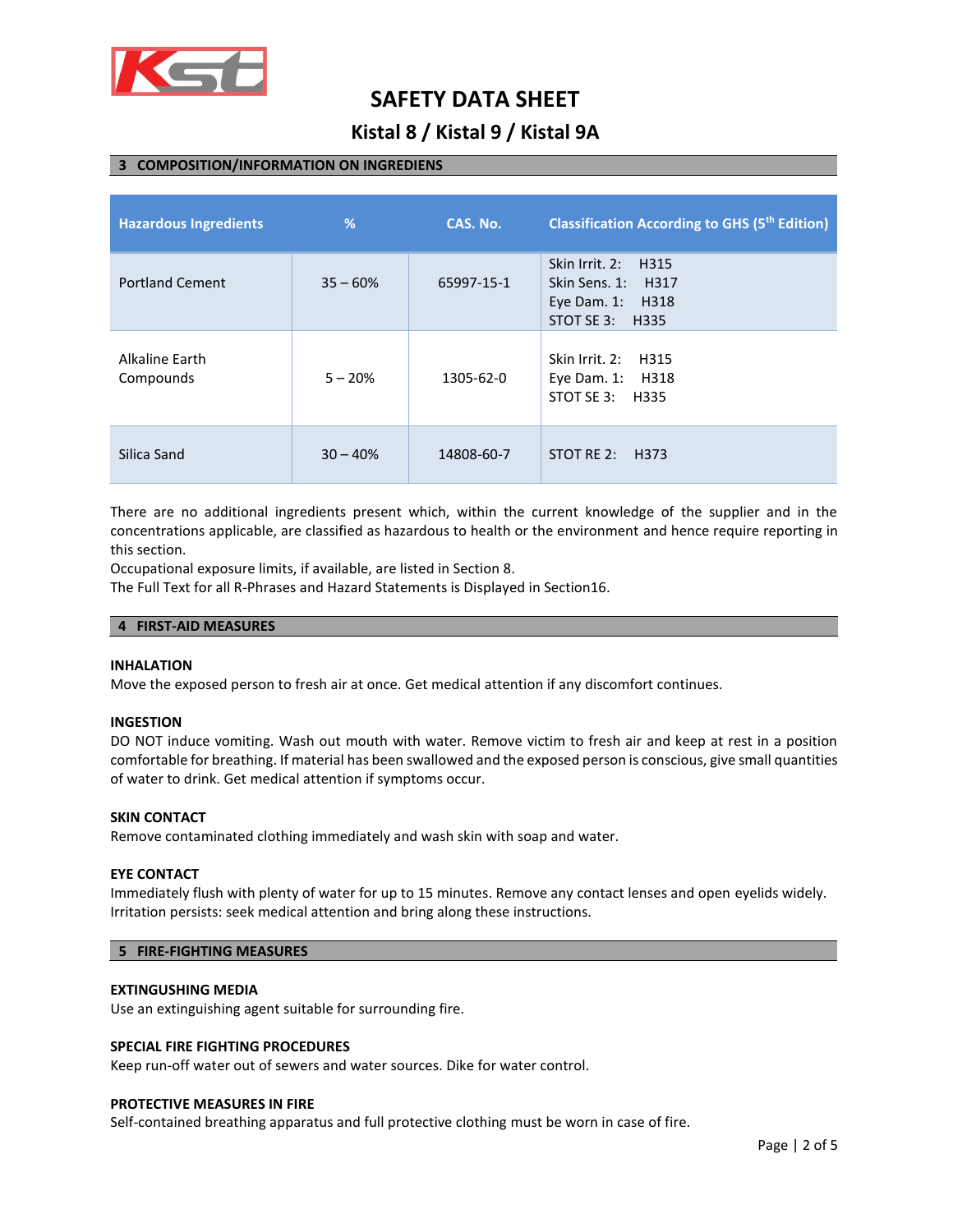

## **SAFETY DATA SHEET Kistal 8 / Kistal 9 / Kistal 9A**

#### **6 ACCIDENTAL RELEASE MEASURES**

#### **PERSONAL PRECAUTIONS**

Wear protective clothing as described in Section 8 of this safety data sheet.

#### **ENVIRONMENT PRECAUTIONS**

Spillages or uncontrolled discharges into watercourses must be IMMEDIATELY alerted to the Environment Agency or other appropriate regulatory body. Avoid discharge into drains, water courses or into the ground.

#### **SPILL CLEAN UP METHODS**

Collect spillage with shovel, broom or the like and reuse, if possible. Avoid generation and spreading of dust. Containers with collected spillage must be properly labelled with correct contents and hazard symbol.

#### **7 HANDLING AND STORAGE**

#### **USAGE PRECAUTIONS**

Put on appropriate personal protective equipment (See Section 8).

#### **STORAGE PRECAUTIONS**

Store in tightly closed original container in a dry, cool and well ventilated place. Keep away from food, drink and animal feeding stuffs.

#### **8 EXPOSURE CONTROLS/PERSONAL PROTECTION**

#### **CONTROL PARAMETERS**

P260 Do not breathe dust. P401 Store in original containers.

#### **PROCTECTIVE EQUIPMENT**



#### **ENGINEERING MEASURES**

Provide adequate ventilation, including appropriate local extraction, to ensure that the defined occupational exposure limit is not exceeded.

#### **RESPIRATORY EQUIPMENT**

Use a properly fitted, air-purifying or air-fed respirator complying with an approved standard if a risk assessment indicates is necessary. Respirator selection must be based on known or anticipated exposure levels, the hazards of the product and the safe working limits of the selected respirator.

#### **HAND PROTECTION**

Protective gloves are recommended.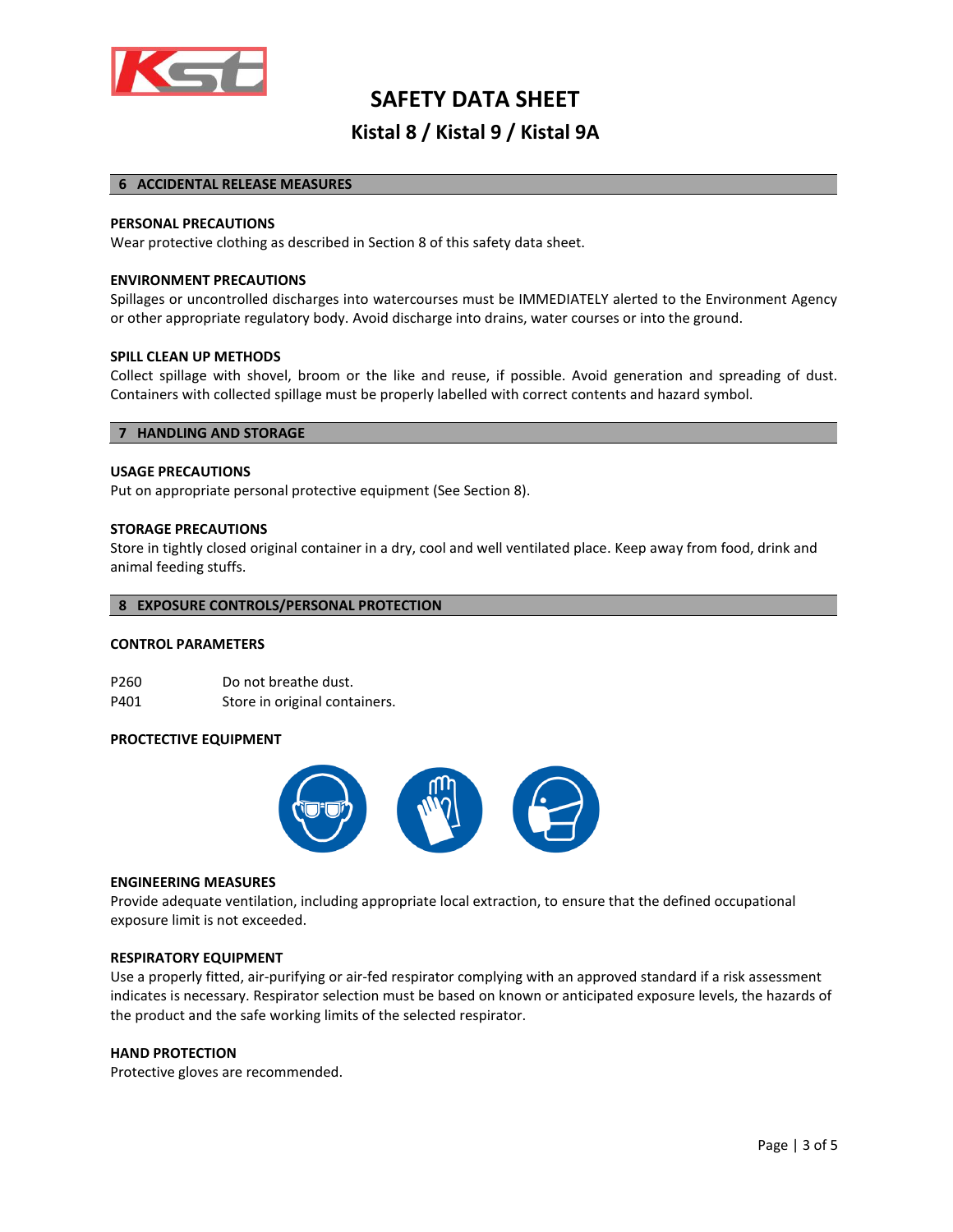

## **SAFETY DATA SHEET Kistal 8 / Kistal 9 / Kistal 9A**

#### **EYE PROTECTION**

Wear approved safety goggles.

#### **HYGIENE MEASURES**

Wash hands at the end of each work shift and before eating, smoking and using the toilet.

#### **SKIN PROTECTION**

Wear apron or protective clothing in case of contact.

#### **9 PHYSICAL AND CHEMICAL PROPERTIES**

| APPEARANCE               | Grey Powder                                                               |
|--------------------------|---------------------------------------------------------------------------|
| <b>ODOUR</b>             | None                                                                      |
| рH                       | $pH9.1 - 9.8$ (EPA method 2 parts water to 1 part power by volume weight) |
| <b>WATER SOLUBILITY</b>  | Powder forms slurry with water, hardens over time                         |
| FLASH POINT (CLOSED, °C) | Not Applicable                                                            |
| <b>SPECIFIED GRAVITY</b> | 2.0 to 2.8                                                                |

#### **10 STABILITY AND REACTIVITY**

#### **STABILITY**

Stable under normal temperature conditions and recommended use.

#### **CONDITIONS TO AVOID**

Water, moisture.

#### **MATERIALS TO AVOID**

Strong acids.

#### **HAZARDOUS DECOMPOSITION PRODUCTS**

Under normal conditions of storage and use, hazardous decomposition products should not be produced.

#### **11 TOXICOLOGICAL INFORMATION**

#### **INHALATION**

May cause damage to mucous membranes in nose, throat, lungs and bronchial system.

#### **INGESTION**

May cause discomfort if swallowed.

#### **SKIN CONTACT**

Prolonged and frequent contact may cause redness and irritation.

#### **EYE CONTACT**

Risk of serious damage to eyes. Contact with concentrated chemical may very rapidly cause severe eye damage, possibly loss of sight.

#### **12 ECOLOGICAL INFORMATION**

#### **ECOTOXICITY**

No data on possible environmental effects have been found.